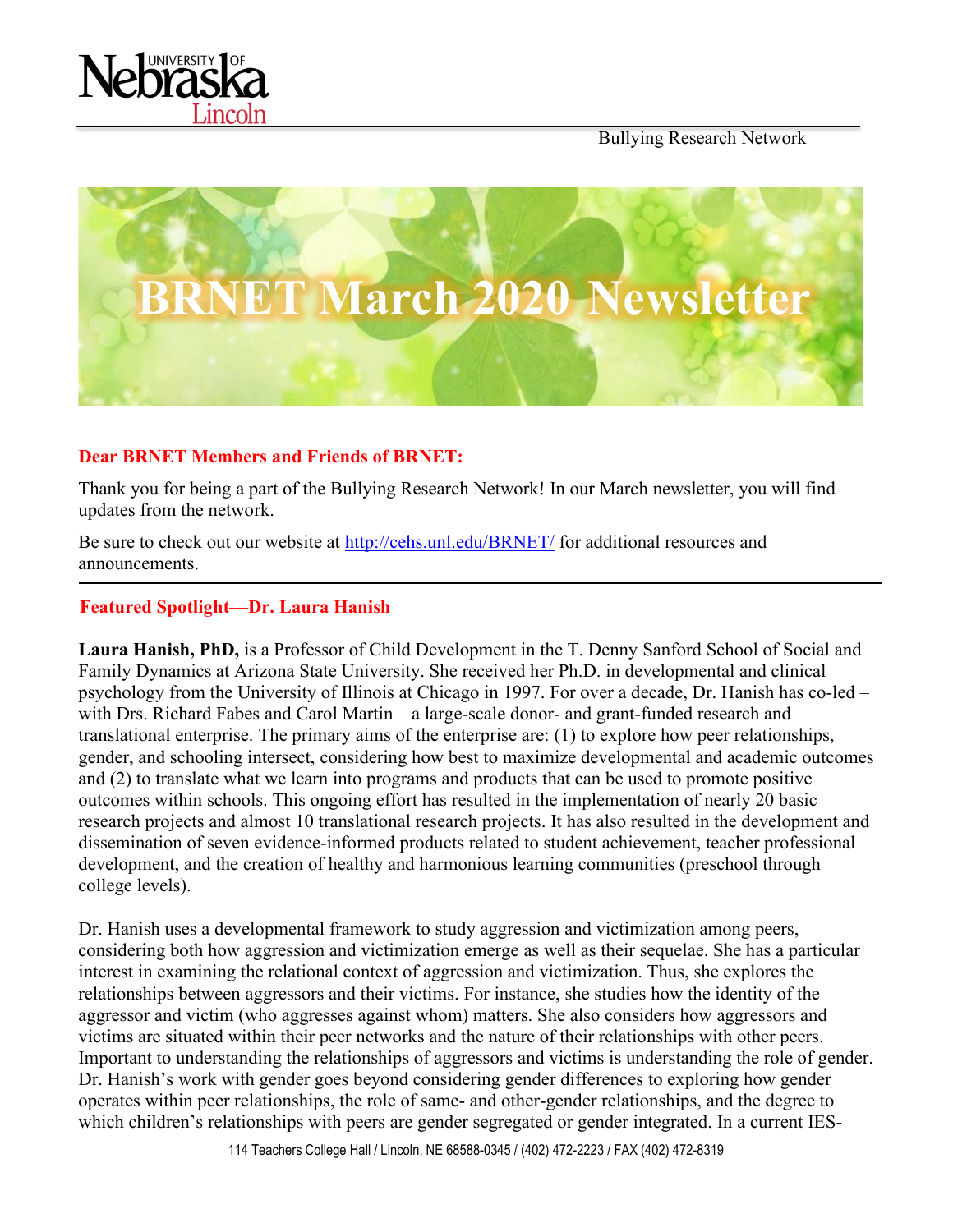funded research project, for instance, Dr. Hanish and her colleagues are studying how gender integration in elementary school classrooms (including both the positive and negative ways that girls and boys interact with one another) relates to academic outcomes.

Dr. Hanish approaches her intervention work from a positive framework, with the goal of strengthening healthy and harmonious peer relationships. Dr. Hanish's research teams have developed programs and products for use in preschool, elementary school, and middle school classrooms for building relationships among peers. A key feature of her applied work involves the use of a buddy up strategy for encouraging children to interact in positive and supported ways with diverse peers. Her efforts have also led to teacher professional development programs related to bullying prevention and relationship building and to college-level programs for enhancing empathy and compassion.

#### **BRNET New Members!**

BRNET has a current total of 236 members! Welcome to the BRNET, **Drs. Kaur & Lee**!

#### **New Friends of BRNET!**

BRNET has a current total of 84 'Friends!' Welcome, **Erica Smith**!

Please send recommendations for potential BRNET members (i.e., faculty, researchers, and clinicians who are conducting research on bullying or related topics) to Drs. Shelley Hymel, Susan Swearer, or to [bullyresearchnet@gmail.com.](mailto:bullyresearchnet@gmail.com)

*If you have recently joined BRNET and have not yet provided your information, please send the following to [bullyresearchnet@gmail.com.](mailto:bullyresearchnet@gmail.com)*

- 1) contact information that can be posted on the website;
- 2) a brief biography of you and your work;
- 3) a list of current/ongoing projects in this area;
- 4) an annotated bibliography of your work in this area (i.e., full reference plus a few sentences about the work), and;
- 5) relevant web-based links you would like to share.

## **Friends of BRNET**

Friends of BRNET is a group of graduate students, administrators, parents, and individuals who are interested in learning more about the Bullying Research Network. Friends of BRNET receive our monthly e-newsletter. If you are interested in becoming a Friend of BRNET or want to refer someone to Friends of BRNET, please email Alia Noetzel, the BRNET Coordinator, at [bullyresearchnet@gmail.com](mailto:bullyresearchnet@gmail.com) with the following information: name, title, address, and email address.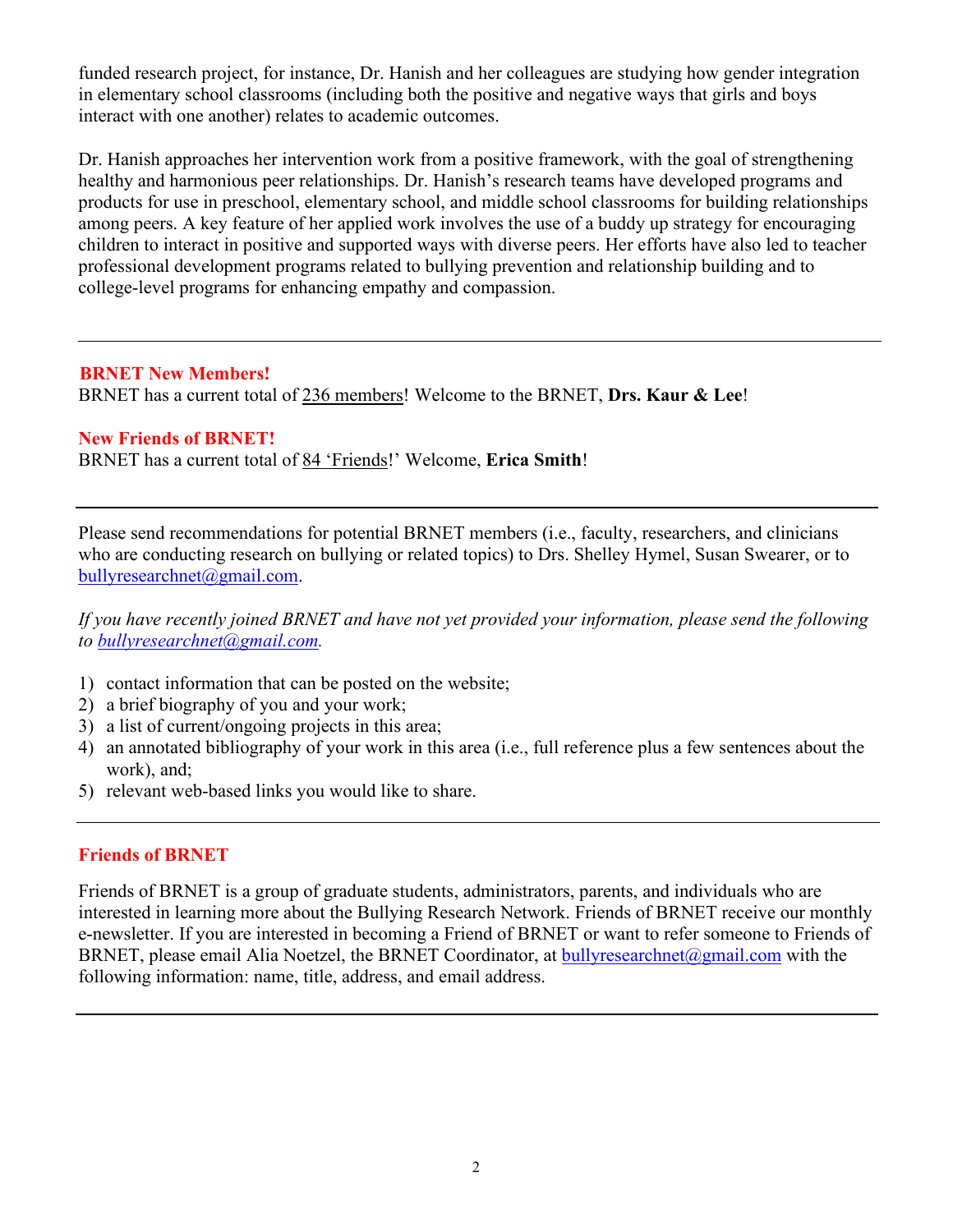#### **BRNET Member Grant/Funding Announcements**

Receipt of funding facilitates the BRNET mission to conduct interdisciplinary research related to bullying and aggression, with particular attention being paid to the link between basic and applied research. Thus, the BRNET directors are excited to offer members a new opportunity to share grants (and other sources of funding) they have received for their research projects.

Funding varies across countries and is not limited to federal grants. If you are interested in sharing your grants or funding with other BRNET members, please send an abstract of the research funding along with the funding source to bully research net  $\omega$  gmail.com and we will post the information on our website.

#### **BRNET MEMBER ANNOUNCEMENTS**

#### **(1) Articles of Interest**

Drs. Gregus, Craig, and Cavell have published a paper focusing on chronic victims of school bullying. Their premise, borrowing from Dr. Thornberg, is that chronic victims are caught in a socially constructed narrative of exclusion from the larger peer group. Under this narrative, peers are free to disengage from their usual moral prohibitions against bullying when interactions involve chronic victims. Please refer to the attached PDF and citation below:

Gregus, S. J., Craig, J. T., & Cavell, T. A. (2020). Toward Evidence-Based Interventions for Chronically Bullied Children: Candidate Mechanisms and Potential Strategies. *Evidence-Based Practice in Child and Adolescent Mental Health*, 1-19.

Dr. Reeve Kennedy, a colleague of BRNET member Dr. David Finkelhor, has published a meta-analysis of trends in bullying in the United States from 1998 to 2017 based on 91 studies. Please refer to the attached PDF and citation below:

Kennedy, R. S. (2019). Bullying trends in the United States: a meta-regression. *Trauma, Violence, & Abuse*, 1524838019888555.

Attached, please find a new article featuring BRNET members Drs. Huitsing & Veenstra. The citation is below:

Kaufman, T. M. L., Huitsing, G., & Veenstra, R. (2020). Refining Victims' Self-Reports on Bullying: Assessing Frequency, Intensity, Power Imbalance, and Goal- Directedness. *Social Development*. doi: 10.1111/sode.12441

Attached, please find a new article featuring BRNET member Dr. Elizabeth Nassem. Below, you will find the citation.

Nassem, E. M. (2017). The complexity of children's involvement in school bullying. *Journal of Children's Services*.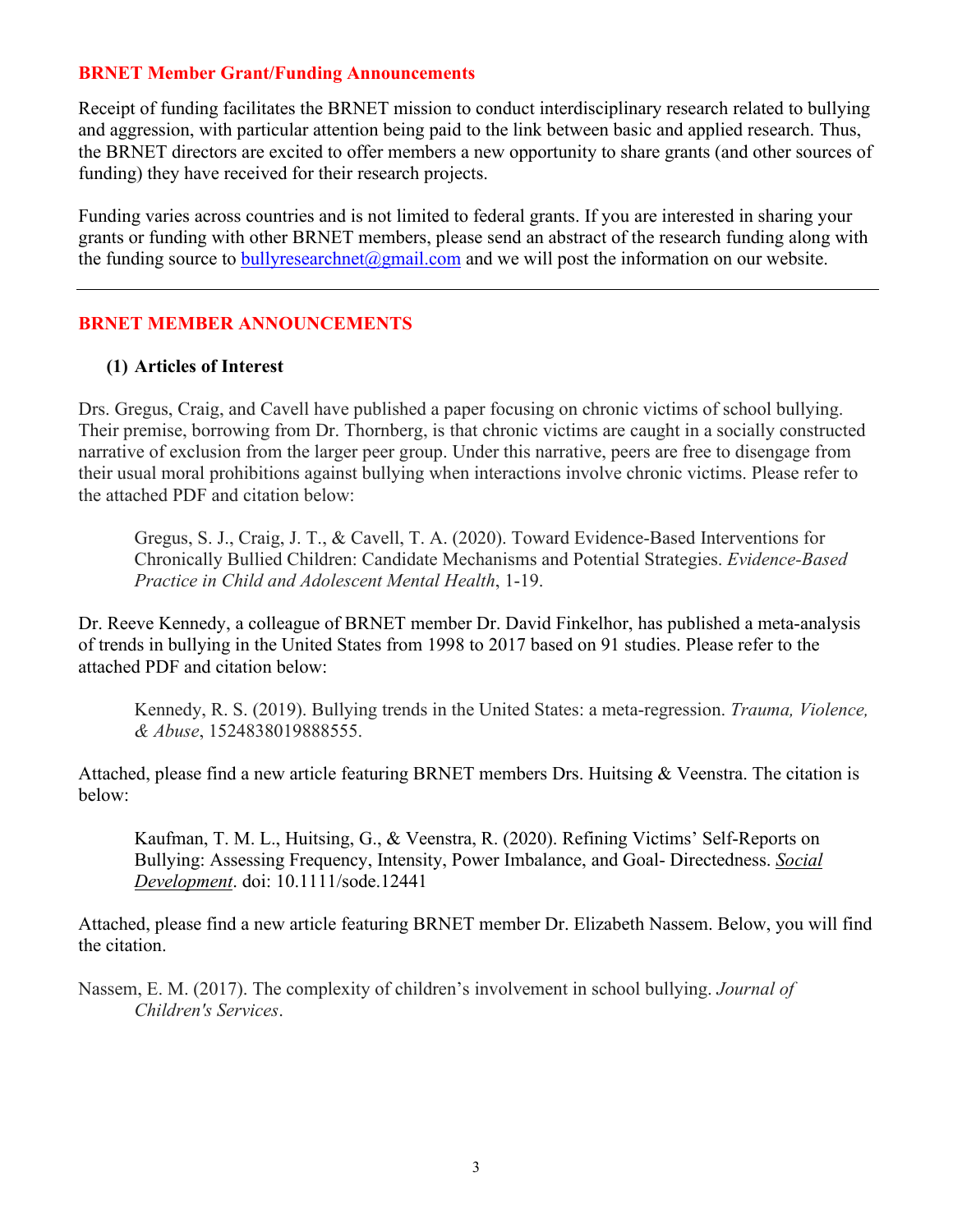## **(2) Scandinavian Journal of Psychology Special Issue**

BRNET member Dr. Thornberg has organized a special issue of the Scandinavian Journal of Psychology, titled "School Bullying and Cyberbullying Among Children and Adolescents." Please refer to the following link for the articles and further details:<https://onlinelibrary.wiley.com/toc/14679450/2020/61/1>

# **(3) Journal of School Violence Special Issue**

BRNET members Drs. Hong & Espelage have guest-edited a special issue of the Journal of School Violence, titled "Firearms, Homicide, and Perceptions of Safety in American Schools Post-Columbine." Please refer to the following link for the articles and further details: [https://www.tandfonline.com/toc/wjsv20/19/1?nav=tocList.](https://urldefense.proofpoint.com/v2/url?u=https-3A__www.tandfonline.com_toc_wjsv20_19_1-3Fnav-3DtocList&d=DwMFAw&c=Cu5g146wZdoqVuKpTNsYHeFX_rg6kWhlkLF8Eft-wwo&r=cXoPjE5bhAYAw7UpUbU1OVNKQBjHq0uZTOrbgqFBDIg&m=7MynkyfIUI9cXc2Pw-WVjSGQuV6CuBcFNN1kVCZgk5A&s=IAq_4mRigsRl78KufKxJ2E2swGZTuaRgpV5g0niRARo&e=)

## **(4) BRNET Member Forthcoming Book**

BRNET members Drs. Cohen & Espelage have a new book titled, "Feeling Safe in School: Bullying and Violence Prevention Around the World," to be published in April 2020. Featuring analysis and commentaries from experts in public health, psychology, and school improvement, "Feeling Safe in School" addresses social, emotional, and intellectual aspects of safety as well as physical safety. The experts offer candid and unique insights into the way eleven different countries view and define what it means to feel safe in school, the types of goals and strategies that are being used to promote safety, and whether and how measures are being used to gauge progress. Please refer to [https://www.hepg.org/hep](https://www.hepg.org/hep-home/books/feeling-safe-in-school)[home/books/feeling-safe-in-school#](https://www.hepg.org/hep-home/books/feeling-safe-in-school) for more information.

## **(5) Job Opportunity**

The Department of Child and Youth Studies at Brock University, St. Catharines, Ontario invites applications for a SSHRC Canada Research Chair Tier 2 position in Children and Youth: Performance and Mental Health at the rank of assistant or associate professor level to commence July 1, 2020. Please see attached PDF for additional information.

## **(6) Save the Date—Workshop on Aggression 2020 in Turku, Finland**

The 25th Workshop on Aggression will take place on **November 13-14, 2020** in Turku, Finland, with the overarching theme "Prevention of aggression and violence among and against youth." Please come to meet researchers studying bullying, dating violence, online abuse and grooming, child maltreatment, and other types of aggression, and evidence-based prevention of these global challenges. This workshop is hosted by BRNET member, Dr. Christina Salmivalli. Please visit the official website for conference registration and submission: [https://woa2020.utu.fi/.](https://woa2020.utu.fi/) Additionally, please visit the event's Facebook page: [https://www.facebook.com/events/university-of-turku-finland/25th-workshop-on-aggression-](https://urldefense.proofpoint.com/v2/url?u=https-3A__www.facebook.com_events_university-2Dof-2Dturku-2Dfinland_25th-2Dworkshop-2Don-2Daggression-2D2020_285787245671110_&d=DwMGaQ&c=Cu5g146wZdoqVuKpTNsYHeFX_rg6kWhlkLF8Eft-wwo&r=cXoPjE5bhAYAw7UpUbU1OVNKQBjHq0uZTOrbgqFBDIg&m=N9kY2MP9kLPFtbMzLgqPoHnMwVSFAbi6eDqUNPPswoA&s=LClm3KxyW0zDFPvK9dKOSrnI3LMSxG_Gb-RUb7WNpE8&e=)[2020/285787245671110/.](https://urldefense.proofpoint.com/v2/url?u=https-3A__www.facebook.com_events_university-2Dof-2Dturku-2Dfinland_25th-2Dworkshop-2Don-2Daggression-2D2020_285787245671110_&d=DwMGaQ&c=Cu5g146wZdoqVuKpTNsYHeFX_rg6kWhlkLF8Eft-wwo&r=cXoPjE5bhAYAw7UpUbU1OVNKQBjHq0uZTOrbgqFBDIg&m=N9kY2MP9kLPFtbMzLgqPoHnMwVSFAbi6eDqUNPPswoA&s=LClm3KxyW0zDFPvK9dKOSrnI3LMSxG_Gb-RUb7WNpE8&e=)